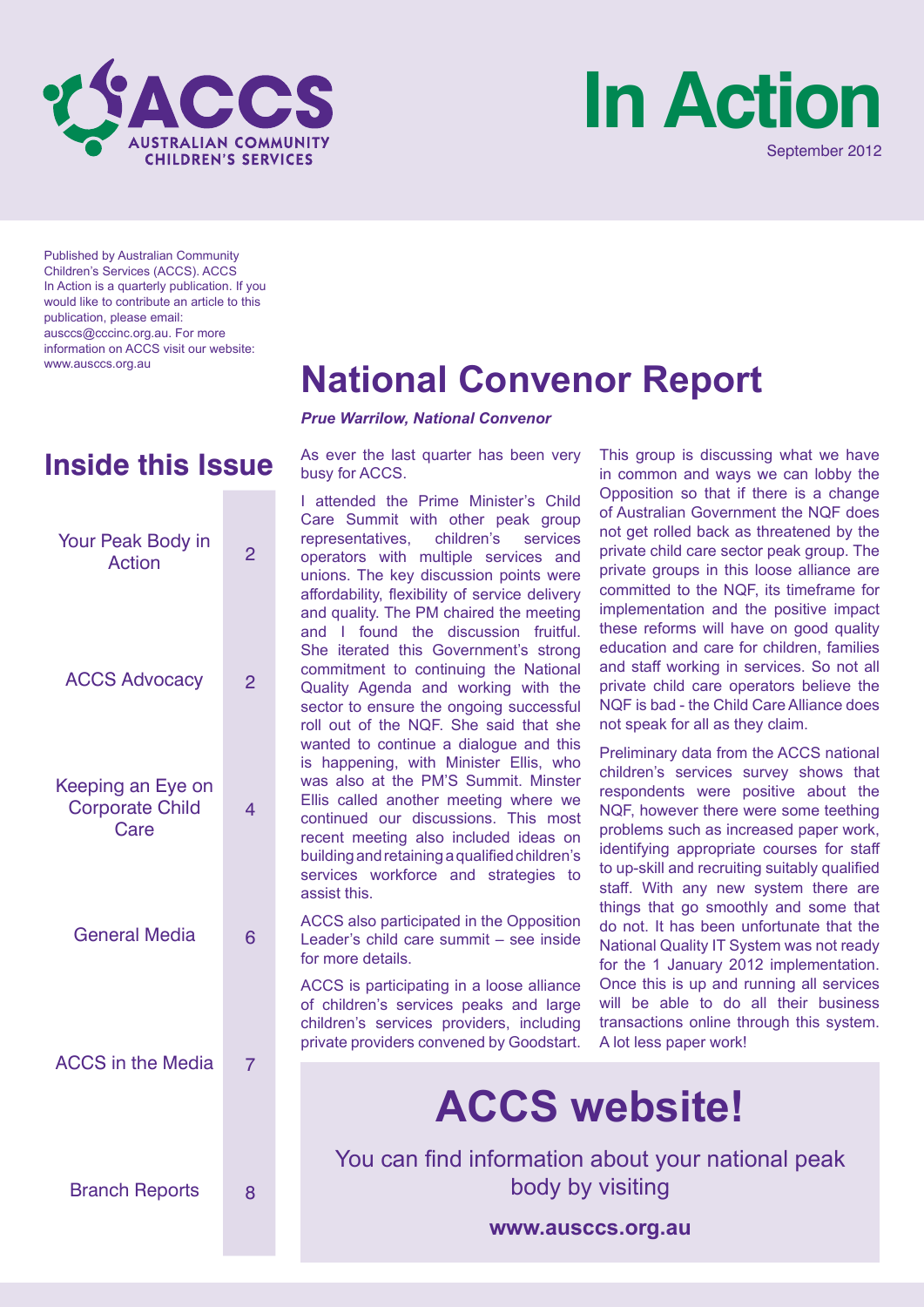# **Your Peak Body In Action**

#### *Barbara Romeril, National Secretary*

ACCS participated in the July meeting of the National Children's Services Forum – this was an historic event, the final meeting supported by Pam Cahir of ECA as the national secretariat. Pam retired after decades in the sector having attended every meeting of the NCSF since its inception 15 years ago. Her replacement Sam Page attended to observe and meet the national peak body representatives she will be working with in her new role as CEO of ECA.

ACCS acknowledged Pam's strong contribution to the early childhood sector and the national quality reforms in particular in our report to the Forum. We also reported on our engagement with Government and Opposition, progress on the Trends in Children's Services Survey and the success of the ACCS conference.

The Forum struggled for the first time ever to find consensus in support of quality reform; in the past the commercial sector national peak body Australian Childcare Alliance has either agreed to support the broad thrust of the reforms while expressing concern about the cost of implementation or absented themselves from the discussions. But this time they participated and stood out firmly against agreeing to any and all aspects of quality improvement, even to the notion of improved wages and conditions if fully funded by government. It appears that their campaign to derail the National Quality Agenda is now in the open. We were pleased to see other national peak bodies such as Family Day Care Australia join ACCS and ECA in our strong stance in support of improved quality; but the debate continues and it appears that the biennial lobby day may be deferred until next year while we try to find common ground. ACCS is concerned that this will be too late to genuinely influence the election policy platforms which will be much more fluid and therefore open to change this year than next.

The Forum met with both the Chairperson and CEO of ACECQA which was a very useful way of exchanging information and opinions to support this important new quality body.

While in Canberra the ACCS Executive met with Education Minister Garrett and shared ideas for extending the take up of national early childhood workforce strategies including the support for Recognition of Prior Learning. We also raised the urgency of resourcing Budget Based Funded services such as Multifunctional Aboriginal Children's Services and Mobile Services for rural and remote families to participate in the National Quality System.

The ACCS Executive also met with senior managers in the DEEWR Office for Early Childhood Education and Child Care; we raised concerns about continuity of support to the sector during the transition to new contractors for the Inclusion and Professional Support Program and the need for robust evaluation of the effectiveness of this program in changing practice in the sector.

You will see elsewhere in this edition of the national newsletter that ACCS has been involved in many advocacy activities as well as the inaugural Trends in Children's Services Survey.

# **ACCS Advocacy CSHISC Training Package Review**

#### *Brian Newman, ACCS Representative*

As reported in the term 2 edition of ACCS In Action, ACCS is front and centre in advocating for education and training that properly skills educators to deliver high quality education and care to all areas of Children's Services. Currently, part of this work is participating in the Community Services and Health Industry Skills Council's (CSHISC) review of the training packages for Children's and Youth Services.

I hope that, as the ACCS Representative on this review, we can help ensure that the 'streamlined' training package better serves the sector and that the views of the community sector influence the discussions as well as the end result. ACCS is represented on both the broader Industry Reference Group and the Children's Services Subject Matter Expert Group that will contribute to the development of the revised training package. My experience teaching in the TAFE sector and in managing children's services has demonstrated the importance of having education and training systems that engage students in the reality of work in Children's Services and provide them with the passion and understanding to contribute to the sector.

The current training package is now out-dated and was developed before the National Quality Framework set new expectations for Children's Services. For example, reflective practice and intentional teaching are integral to implementing 'Belonging, Being and Becoming', and must be integral to all education and training for Children's Services. There is also considerable evidence of poor teaching and even poorer assessment by some private registered training organisations (RTOs), leading to graduates who do not have the skills needed to do the work. We have all seen the advertisements for fast tracked qualifications, that all too often are awarded through 'tick and flick' assessments that fail to truly assess the underpinning skills and knowledge of students. With so much government funding being put into further and higher education qualifications it is tragic to see this wasted by organisations chasing easy profits before quality - we have heard this story before with ABC Learning. The recent Productivity Commission report on the early childhood workforce highlighted the need for far more stringent monitoring of the training provided through the current system and we must make certain that this happens. Ensuring genuine on-the-job assessment is also critical to giving students a genuine experience in the workforce as we are still hearing of people earning qualifications without ever actually working with children. This is inexcusable.

ACCS' main aim is to ensure that the revised training package delivers qualified, skilled and committed educators to work in the range of children's services. However wider than this, this review presents us with an opportunity to look at the broader issues such as, does a competency based system deliver what is needed in our sector, and how can better pathways be established to enable educators to continue to build their qualifications once in the workforce.

In late August I will be meeting with the CSHISC subject matter expert group to discuss the details of skills required and roles. We have high expectations, and hope that ACCS can gain support for improvements to the children's services training package that will produce educators with the ability and passion to really deliver quality early childhood care and education to all children. I will report back on this process in the next edition.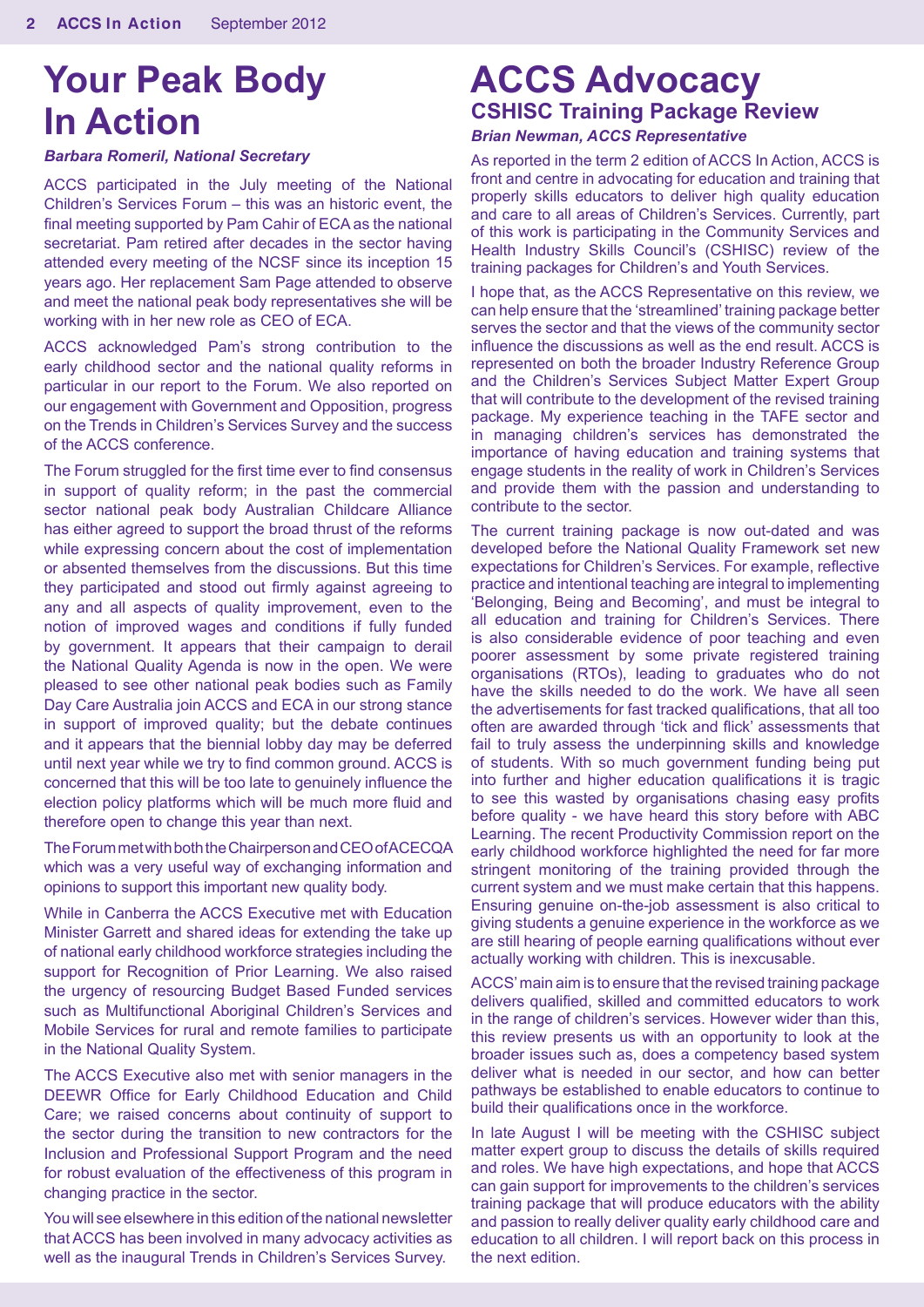### **Federal Opposition Leader's Child Care Summit**

#### *Barbara Romeril, National Secretary*

Leader of the Opposition Tony Abbott convened a round table discussion on child care in June with some national peak bodies (though not those for Aboriginal and Torres Strait Islander services, mobile services for rural and remote families) and a newly formed peak body for nanny services.

ACCS tabled a paper incorporating some of the relevant policy demands from ACCS' last federal election campaign and our response to the Opposition's public discussion of extending CCB to nannies. I was able to introduce all of the key ideas into the discussion around the table with some vigorous objections from the commercial child care peak body which argued openly against the full implementation of the National Quality Reforms.

## **ACCS Trends in Community Children's Services Survey**

#### *Cara Gleeson, Policy and Advocacy Coordinator, CCC Victoria*

The first wave of the ACCS Trends in Community Children's Services Survey (TICCSS) has seen over 650 services responses from services who have shared their experiences. The ACCS research team is now busy analysing the data and finalising the reports and will shortly be sharing with you the findings. The data will be able to shed light on the community sector's experiences with daily fees, recruitment, waiting lists, staff: child ratios, vulnerabilities in their communities and the implementation of the National Quality Framework.

# **ACCS Response to the Coalition's Nanny Question**

#### *Cara Gleeson, Policy and Advocacy Coordinator, CCC Victoria*

Over the course of 2012, the Opposition has proposed many policy ideas on early childhood education and care. ACCS has continued to be one of the key stakeholders by both sides of government in their consultation and development of policy. From March onwards the media has certainly enjoyed the Opposition Leader's proposal to extend government subsidies (CCR and CCB) to cover care offered by nannies, proving to be a headline grabber.

ACCS responded to the proposal around nannies by reframing the discourse to be how we can ensure every Australian child has the right to accessible, affordable high quality education and care that is flexible to their individual needs and the needs of their families. This response was formally tabled to the Coalition at their round table discussion in June 2012 attended by ACCS National Secretary Barbara Romeril. Below is a snippet of the full policy position that can be found at www.ausccs.org.au.

# **ACCS Response on a Proposed Productivity Commission Inquiry into Government Subsidies for Early Childhood Education and Care**

In March 2012, the Federal Opposition proposed a study be undertaken by the Productivity Commission to examine how to make early childhood education and care (ECEC) services more flexible, such as expanding limited subsidies for in home care to cover nannies without increasing the total government investment…

ACCS believes that the proposed Productivity Commission Inquiry presents an opportunity to reform the current funding system to provide flexible government support for ECEC services options for Australian working families…

ACCS recognises the changing experiences of Australian families. There has been a significant increase over recent decades in dual income families, in women's workforce participation and in non-standard hours of work. There have been changes in the level and type of support available to families including child care rebates and child care benefits, family tax benefits A and B among others. More recently, we have seen the introduction of the Paid Parental Leave Scheme.

ACCS believes the regulated ECEC sector has adapted to these changes and continues to play a vital role for children, families and the communities in which they operate. We acknowledge that the current service system has limitations on availability (especially for babies and parents who work non-standard hours) and affordability (especially for families on low incomes).

There are also limitations on the capacity of ECEC services to meet the needs of vulnerable families and children at risk.

ACCS believes extending government support to nannies is not the answer. ACCS proposes a better alternative would be a re-examination of the social and economic policy goals of public funding to ECEC services and then the development of new mechanisms to deliver this funding in ways which make sense to families and to service providers and which give government direct control over the policy outcomes of this investment.

ACCS proposes that these policy goals could include:

- 1. All families, regardless of circumstance, can afford the cost of attending quality children's services
- 2. Public provision of 90% of child care costs for low income families and 100% for at risk or vulnerable children and families so that these families can afford to access quality children's services
- 3. Establishing a nationally consistent system for state and federal subsidies for all children's services which fall under the National Quality Framework (including preschools and kindergartens) to ensure affordability for families
- 4. Flexible options to meet the needs of Australian families, including extended morning and night options and weekends…

## **ACCS Advice to Ellis on the next steps in early childhood education and care reform**

#### *Cara Gleeson, Policy and Advocacy Coordinator, CCC Victoria*

In July 2012, ACCS was asked by the government to submit policy positions on future reform for early childhood education and care focusing on accessibility and affordability.

As part of this advice, ACCS participated in both the Prime Minister's initial child care summit in June and Minister Ellis' round table on child care issues in August.

We were also invited to submit written advice to the Minister. Normally with advice such as this we firstly consult with our membership base, collate and then submit. However given the tight timeframe, this time we submitted preliminary policy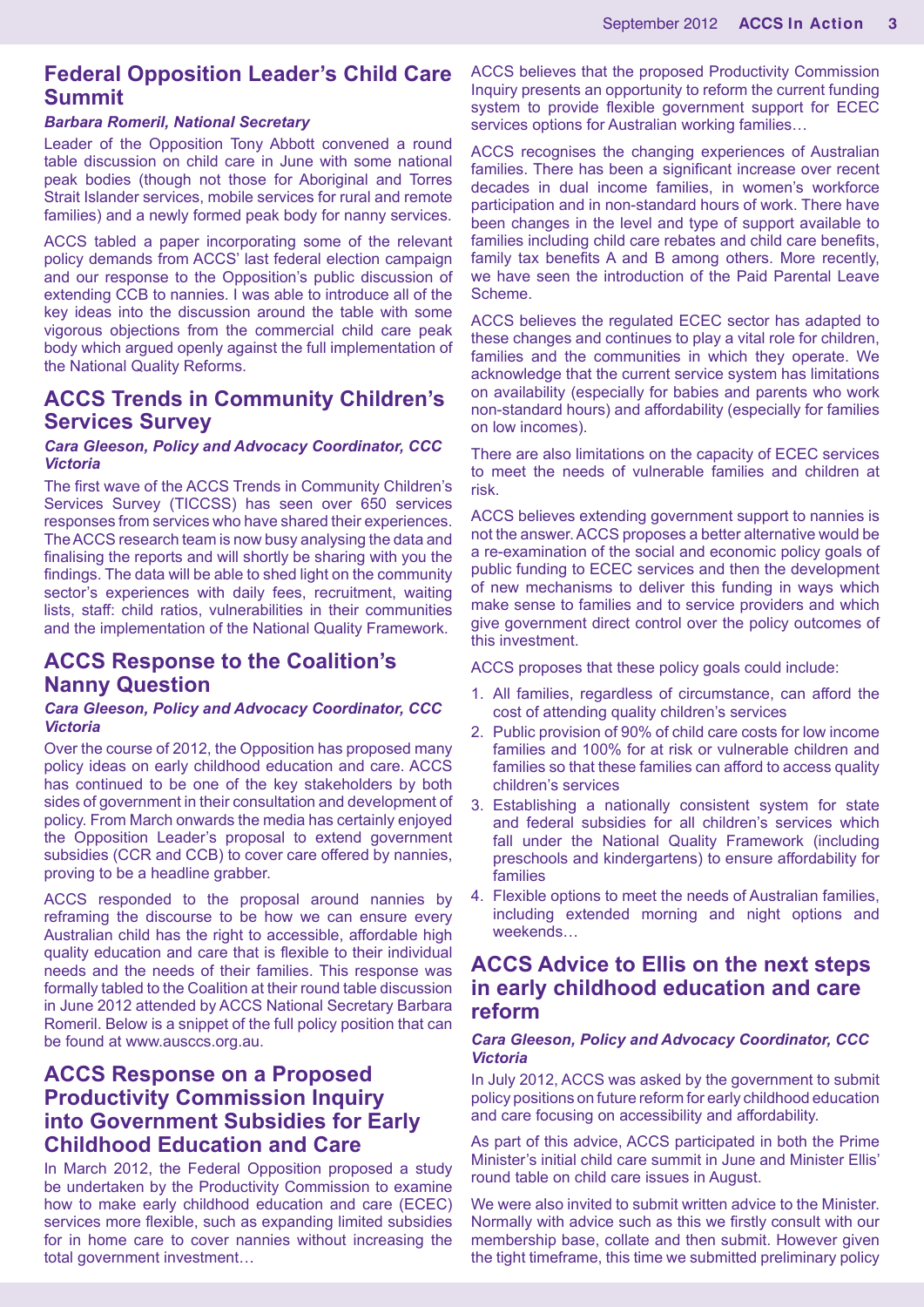directions with the promise of further details after proper consultation. Below is an extract from this submission. If you would like to discuss this submission please get in contact with your ACCS state delegate.

#### **Submission to Minister Ellis**

As the national peak body for community owned, not for profit children's services Australian Community Children's Services (ACCS) welcomes this opportunity to provide advice on further reform of Early Childhood Education and Care (ECEC) beyond the National Quality Framework (NQF).

#### *Next Steps*

ACCS fully supports the national quality reforms that commenced on the 1 January 2012, and what they will mean progressively over the next decade for the quality of early childhood education and care received by Australian children and for the development and empowerment of the sector.

We believe issues of affordability and accessibility are not solely a consequence of the NQF. The issues with the funding system of Child Care Benefit (CCB) and Child Care Rebate (CCR) have existed long before the commencement of the NQF, as recognised in the recommendations in the Henry Tax Review in 2010.

Now that the quality reforms have commenced, it is an opportune time to look at the whole funding system to clarify the social and economic objectives of Government investment in early childhood. We now have the sector working towards delivering a more consistent level of high quality through the NQF; it is time to act to ensure all Australian families can access and afford this education and care.

We urge the Government to take a holistic approach to reforming funding; solutions like increasing the CCB income limit or the maximum payout of CCR will not provide enduring solutions in the long term…

ACCS strongly believes the current system of CCR and CCB is broken; it is overly complex and inhibiting for both the sector and Australian families.

#### *Recommendations:*

- 1. Establish a nationally consistent system for state and federal subsidies for all children's services including child care, preschools and kindergartens to ensure affordability of early childhood services.
- 2. Roll the investment of the CCR into the current CCB, consolidating government support to one payment.
- 3. Develop the newly combined payment to be delivered by one agency and to be accessible and transparent for families and services
- 4. Increase the payment to meet 90 per cent of child care costs for low income families and 100 per cent for at risk or vulnerable children

ACCS recognises that Government does need to look at immediate and short term solutions in relation to affordability. Short-term ideas for improving CCB include:

- 5. Increase the family income limit of \$139,000pa for eligibility for CCB.
- 6. Differential CCB for babies.
- 7. Differential CCB for rural and remote communities.
- 8. Differential CCB for children's services located in areas of vulnerability as defined by SEIFA.
- 9. Differential CCB for services who employ a degree qualified early childhood teacher prior to the 2014 requirement…

# **Keeping an Eye on Corporate Child Care**

# **ASIC bans ABC Learning Centres auditor**

#### *Ben Collins, The Financial Standard, 9 August 2012*

The Australian Securities & Investments Commission has banned an ABC Learning Centres auditor from practicing for five years.

The Australian Securities & Investments Commission (ASIC) said it has accepted an enforceable undertaking (EU) from Brisbane auditor, Simon Andrew Peter Green.

The EU follows ASIC's investigation into Green's conduct of the audit of the 2007 financial report of ABC Learning Centres Limited (ABC).

Childcare centre operator ABC Learning collapsed in 2008 owing creditors \$1.6bn, forcing the sale of 1200 childcare centres.

Under the EU, Green is prevented from practicing as a registered auditor for a period of five years.

"Auditors are important gatekeepers who are relied upon to provide assurance and market confidence in the quality of financial reports", said Greg Medcraft, ASIC Chairman.

ASIC said that during the audit of ABC's 2007 financial report, Green failed to perform adequately and properly his duties as an auditor.

## **Early recommendations of 'not buy' before ABC Learning exec sold childcare centre sale**

#### *Liam Walsh, The Courier Mail, 24 May 2012*

A trial examining the controversial acquisition of an ABC Learning Centre executive's three private childcare facilities has heard three initial recommendations: Not buy. Not buy. Not buy.

The initial recommendations came from an executive at a contractor for Brisbane-based ABC, but the court today also heard that later recommendations involving the contractor were in favour of the purchases.

The initial not-buy recommendations contained details of alleged problems ranging from a centre being too small, to too many competitors nearby, to a facility not catering for babies.

These recommendations, shown to a jury today, each contained the phrases "not buy, but if so instructed" to only purchase centres at certain prices.

The initial recommendations were penned by Robbie van Kampen, of 123 Global Australasia, a private business which sourced centres for Brisbane-based ABC.

Mr van Kampen was appearing as a witness at the criminal trial of Martin Kemp, a former executive director and head of ABC's Australian and New Zealand childcare operations.

Kemp has pleaded not guilty to two Corporations Act charges related to ABC's \$3 million-plus purchase of three of his privately held childcare centres and a block of land on January 11, 2008…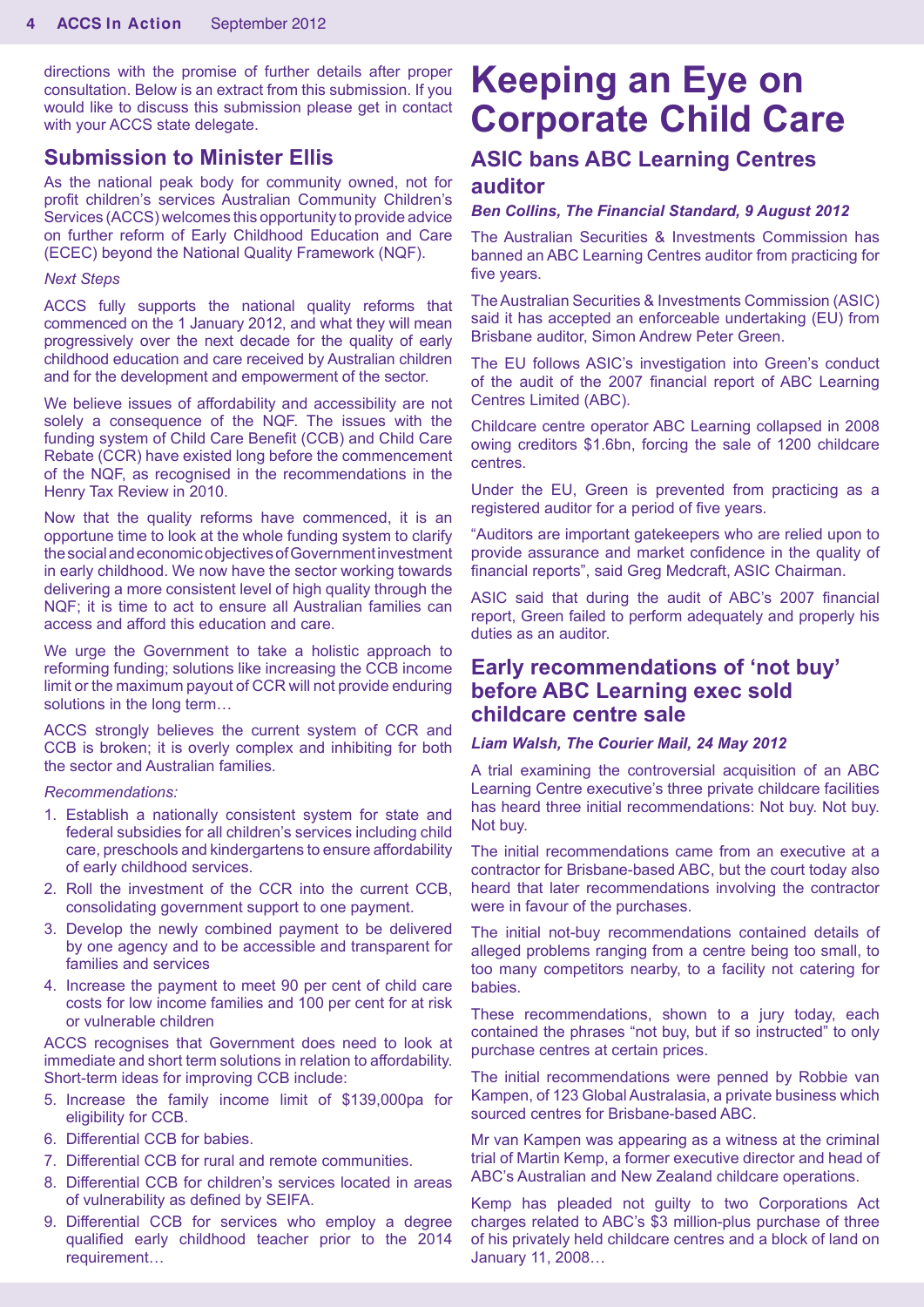# **ABC Learning Centres: The perils of small government (extract from "Big Society and Australia")**

#### *Christopher Stone, The Centre for Policy Development, 2012*

*The Centre for Policy Development is a public interest think tank dedicated to seeking out creative, viable ideas and innovative research to inject into Australia's policy debates. The following piece originally appeared in CPD's recent report on Big Society and Australia, which can be downloaded at: http://cpd.org.au.* 

The 'small government' zeal of the UK's 'Big Society' can have impacts that extend well beyond service delivery. As Gallop's 'four roles of government' framework illustrates, the public sector also plays an active role in making laws and rules, developing, monitoring and enforcing policies and programs, and managing government finance. When these functions are neglected, there is considerable risk. This brief case study of a corporation that briefly dominated Australia's childcare industry illustrates the risks of 'small government' neglecting to regulate or monitor corporations that deliver essential community services.

Australia's approach to pre-school childcare is not an example of outsourcing or privatisation. The care has never been provided by government and so has not been outsourced; rather the childcare welfare payments to parents effectively provide a significant level of government subsidy to the industry. However, this is an area where the private sector has been expected to provide a significant proportion of the service, and this has had consequences for the quality and reliability of the care. The case of ABC Learning Centres Limited shows the risks of having large profit-driven entities responsible for the care of pre-school children.

Late 2008 saw the financial collapse of Australia's largest provider of childcare services. ABC Learning had a market share of approximately 25 per cent; it owned over 900 centres, employed more than 16,000 people, and cared for the children of more than 95,000 families.<sup>†</sup> Its insolvency lead to the longest period of receivership in Australia's history, required negotiations with the federal government and resulted in special subsidies to 262 unviable centres and a \$15 million loan to the eventual purchaser of the other centres.ii A critical reason for the unique approach to this insolvency was that, unlike most businesses, operations could not simply be shut down.

The loss of a childcare place will, for many families, mean that one parent will not be able to go to work. Placing 95,000 families in this situation (on top of the 16,000 jobs directly threatened) simply could not be allowed to happen.

In this case, due to the scale of the problem, government action was taken. But for individuals the problem is just as severe if even one childcare centre is forced to close unexpectedly. Private sector competition means the possibility of failure, and such failure saddles young families with a difficult problem and the resulting financial and emotional stress.iii The failure of ABC Learning required government subsidies and loans, showing the need for government backing of pre-school childcare. It is interesting to note that, despite the severity of the issue, government made it clear that it would not be taking over the operations of the centres.<sup>iv</sup> This is unsurprising since it had no capacity to do so. With the exception of local council run childcare centres, the government has no involvement with the operation of preschool care and thus lacks the experience and institutional structures to take it on.

Even before the consequences of ABC Learning's financial failure became apparent, another issue was being raised: the quality of the care provided. It has been observed that childcare has a number of features that make it problematic for private provision.<sup>v</sup> As well as the consequences of centre failure, the difficulty for parents of measuring the quality of care means that there is little control on the profit maximisation motive of the private sector leading to compromise on care standards.

Also, the high demand and geographically uneven distribution of centres can substantially limit real choice. Empirically, a survey of staff in childcare centres indicated a significantly lower standard of care in ABC Learning centres as opposed to community-based centres. Reports that some ABC Learning centres instructed their staff not to complete the surveys may mean that the worst centres are not included, so these results may be an underestimation of the problem. As well as the results listed below, other costcutting practices, such as not hiring professional cleaners, which reduced carer time with children, were also reported to impact on care standard in ABC Learning centres.

| Percentage of staff holding the following opinions of<br>centre care <sup>vii</sup> |                             |                                       |
|-------------------------------------------------------------------------------------|-----------------------------|---------------------------------------|
|                                                                                     | Community-<br>based centres | <b>ABC Learning</b><br><b>Centres</b> |
| Staff always have time<br>to develop relationships<br>with individual children      | 54%                         | 29%                                   |
| Centre provides a good<br>variety of equipment for<br>children                      | 66%                         | 37%                                   |
| Centre always provides<br>nutritious food                                           | 74%                         | 49%                                   |
| Standard staff-to-child<br>ratios are above legal<br>minimum                        | 40%                         | 15%                                   |
| Staff ratios never drop<br>below legal minimum                                      | 77%                         | 52%                                   |
| I would not enrol my<br>child at the centre due<br>to quality concerns              | 4%                          | 18%                                   |

The problems associated with ABC Learning show clearly the risks involved with allowing childcare centres to be run by corporate chains. This is of particular concern since the proportion of childcare centres run by chains is increasing.<sup>viii</sup> This means that if childcare is left to the private sector, it could result in a reduction of the standard of care given to children, and increase the burden of uncertainty placed on young families. And the rapidity of ABC Learning's growth– from 43 centres in 2001 $\mathrm{K}$  to 940 in 2008 $\mathrm{K}$  – shows how quickly this process can accelerate.

<sup>&</sup>lt;sup>i</sup> Cowling, D. & McCoy, O., 20/5/11, 'The ABC of a successful corporate rescue: Lessons from the Court receivership of ABC2 Group Pty Ltd', Clayton Utz [retrieved 8 March 2012] http://www.claytonutz.com/ publications/news/201105/20/the\_abc\_of\_a\_successful\_corporate\_ rescue\_lessons\_from\_the\_court\_receivership\_of\_abc2\_group\_pty\_ltd. page#.T2BuXXnwWSp

ii Bita, N., 31/5/10, 'Hiccups in takeover of ABC childcare centres', The Australian [retrieved 8 March 2012] http://www.theaustralian. com.au/politics/hiccups-in-takeover-of-abcchildcare-centres/storye6frgczf-1225873224304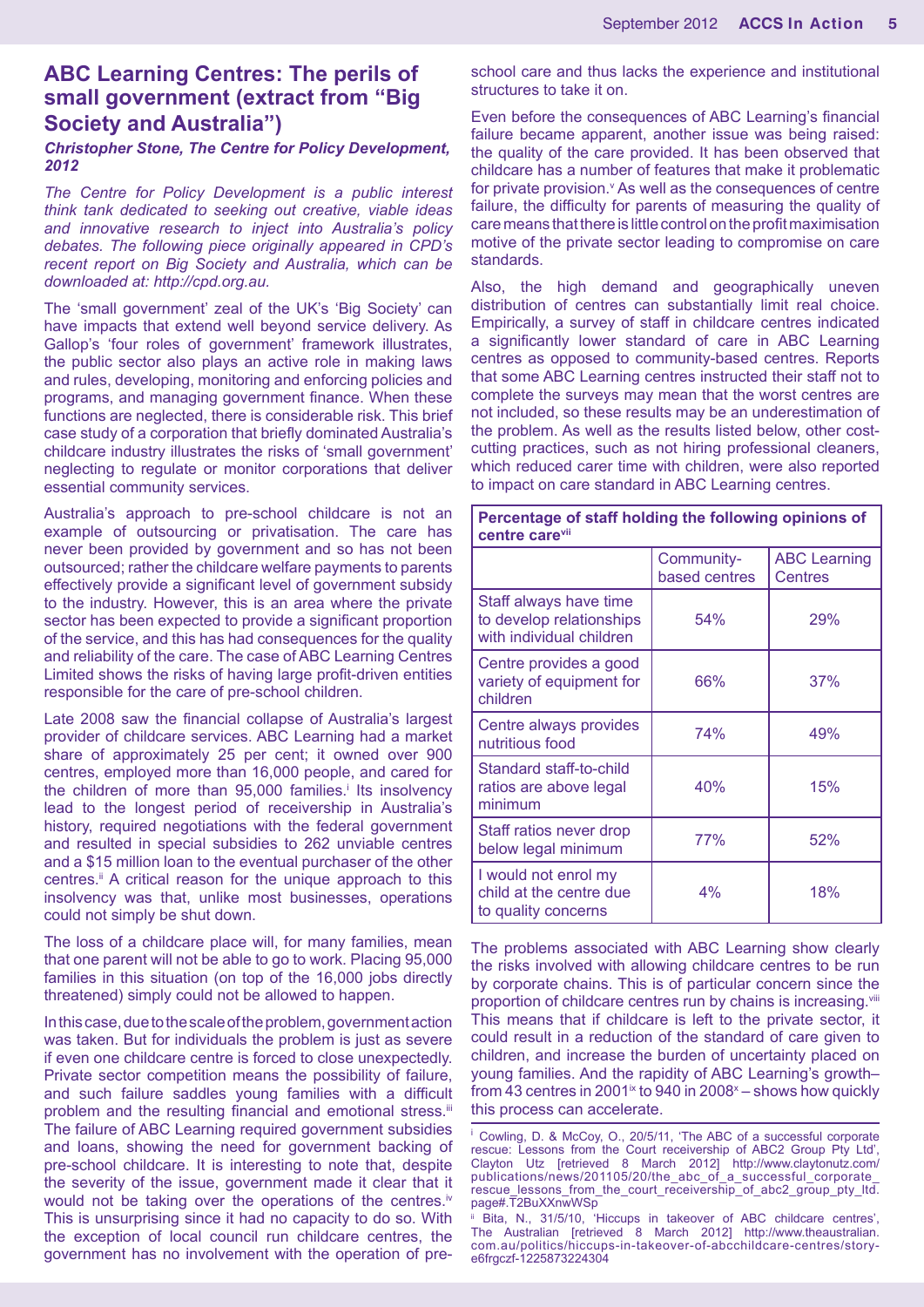iii Hill, E., & Pocock, B., 2010, 'Work and Care' in Davis, M., & Lyons, M. (eds), More Than Luck, Centre for Policy Development, Sydney, pp 91-102 [retrieved 10 March 2012] http://morethanluck.cpd.org.au/sharing-the-luck/ work-and-care/

<sup>i</sup> Carson, V., 6/11/08, 'ABC child care goes under', The Sydney Morning Herald [retrieved 8 March 2012] http://www.smh.com.au/business/abcchild-care-goes-under-20081106-5iys.html

v Pocock, B., & Hill, E., 2007, 'The childcare policy challenge in Australia' in Hill, E., Pocock, B., & Elliott, A. (eds), Kids Count: Better early childhood education and care in Australia, Sydney University Press, Sydney, pp 15-37 [retrieved 14 March 2012] http://ses.library.usyd.edu.au/ bitstream/2123/2120/3/KidsPocockCh1.pdf

vi Rush, E. & Downie, C., 2006, ABC Learning Centres: A case study of Australia's largest child care corporation, Discussion Paper Number 87, The Australia Institute, Canberra [retrieved 14 March 2012] http://www.tai. org.au/documents/downloads/DP87.pdf

vii Adapted from Rush, E. & Downie, C., 2006, ABC Learning Centres: A case study of Australia's largest child care corporation, Discussion Paper Number 87, The Australia Institute, Canberra [retrieved 14 March 2012] http://www.tai.org.au/documents/downloads/DP87.pdf

viii Rush & Downie, 2006.

<sup>ix</sup> Burrow, V., 30/5/07, 'ABC handed a \$1bn lolly', The Age [retrieved 14 March 2012] http://www.theage.com.au/news/business/abc-handed-a-1bnlolly/2007/05/29/1180205249974.html

x 262 "unviable" centres (Cowling & McCoy, 20/5/11), plus 678 centres sold to the not-forprofit GoodStart consortium. See: Kruger, C., 11/1/10, 'ABC change gets off to a good start', The Age [retrieved 14 March 2012] http://www.theage.com.au/business/abc-change-gets-off-to-agood-start-20100110-m0mz.html

# **General Media**

# **Government's threat to childcare centres over fees**

#### *Caroline Marcus, The Daily Telegraph, 27 May 2012*

The federal government warned it would publicly name childcare centres using reforms as an excuse to jack up prices after one centre tried to gouge parents an extra \$46 a day.

As Prime Minister Julia Gillard last week commissioned work on ways to help struggling families by capping or freezing childcare price rises, a centre in Rose Bay wrote to parents saying it was raising fees from \$100 a day to \$146 for toddlers and from \$110 to \$149 for babies…

Under national reforms that began in January, centres had to increase the ratio of staff to children.

From January 2014, every childcare worker will have to have at least a Certificate III qualification and every centre will have to employ a four-year university-trained teacher.

Federal Childcare Minister Kate Ellis said excessive fee rises would not be tolerated.

"If any childcare providers are using this government's reforms as an excuse to raise fees above and beyond what is required to cover the cost of these reforms, we will not shy away from publicly holding them to account," she said…

A Department of Education, Employment and Workplace Relations spokesman said modelling estimated the impact of the reforms to result in increases of \$8.67 a week…

### **What comes after ABC?**

#### *Cosima Mariner, Brisbane Times, 20 May 2012*

"Eddy came by helicopter, I come by Mini.'' That's how Julia Davison, the new boss of Australia's largest childcare chain, sums up the difference between her and her predecessor.

The vivacious British-born Davison is overhauling the former ABC Learning business founded by Eddy Groves, which collapsed in 2008 with a \$2 billion debt.

To break with the chain's controversial past she has rebranded it Goodstart Early Learning, referencing its new non-profit owners and the shift in focus to fostering childhood development rather than maximising profits.

But still the ghost of the fast-living Groves and his McDonald'sstyle ''one size fits all'' approach to childcare looms large over Goodstart. ABC Learning was in the headlines again this week, with its former chief executive Martin Kemp on trial in a Brisbane court for breaching the Corporations Act in the company's dying days. Groves, who faces similar charges, is to stand trial later in the year.

The fact that Groves still attracts more media coverage than Goodstart highlights the challenge Davison faces: can she convince parents the company, which looks after 72,000 children, really has changed for the better?

Davison, who joined Goodstart in March last year, doesn't like to spend much time talking about the Groves era. ''I've never met Eddy,'' she says. ''My goals, I think, are different … I don't know what the old ABC vision was, it felt like it was maximising returns for shareholders.''

Kylie Stevenson, who runs the flagship Goodstart centre in Indooroopilly in Brisbane's west, vividly recalls the old regime.

"It was like we were puppets - 'This is what you can and can't do,''' she says. ''There were very strict procedures and policies, head office said yes or no. We made no decisions as directors. It was all about the money.''

A standard eight-week menu which had to be served to every child at the 650 centres across the country on the same day, and opening hours were uniform, regardless of location. Staff had to call head office for permission to change even a light bulb.

Now directors are being given much more autonomy to decide what best suits the families at their particular centre. ''With Goodstart the barriers have come down,'' Stevenson says. "There's no scariness, there's no reprimands. [Head office is] there to work with us, not against us. Now the centres are all for the children. The old company wasn't exactly like that.''

Yet some Goodstart staff who spoke to *The Sun-Herald* on condition of anonymity say they haven't seen much change at work. Cost-cutting is still rife (some staff are paying for resources out of their own pockets), staffing levels are so stretched that centre directors have to cover to meet government-regulated staffing ratios, and draconian disciplinary procedures are still being enforced.

While they're impressed with Davison (whom many have met), and her plans for the business, disgruntled staffers say many long-serving middle managers are inculcated with the old ABC culture.

''Eddy Groves is gone, the CFO is gone, but everything else remains the same,'' one staff member said. ''These people have been brought up on a 10-year culture of keeping people in line, keeping things under wraps.''

Davison predicts it will take 10 years to turn Goodstart around. ''This is a huge cultural shift … Like any cultural change you will have some people who are not aligned with the new vision, who don't have the skills. It would be naive to say that's not the case.''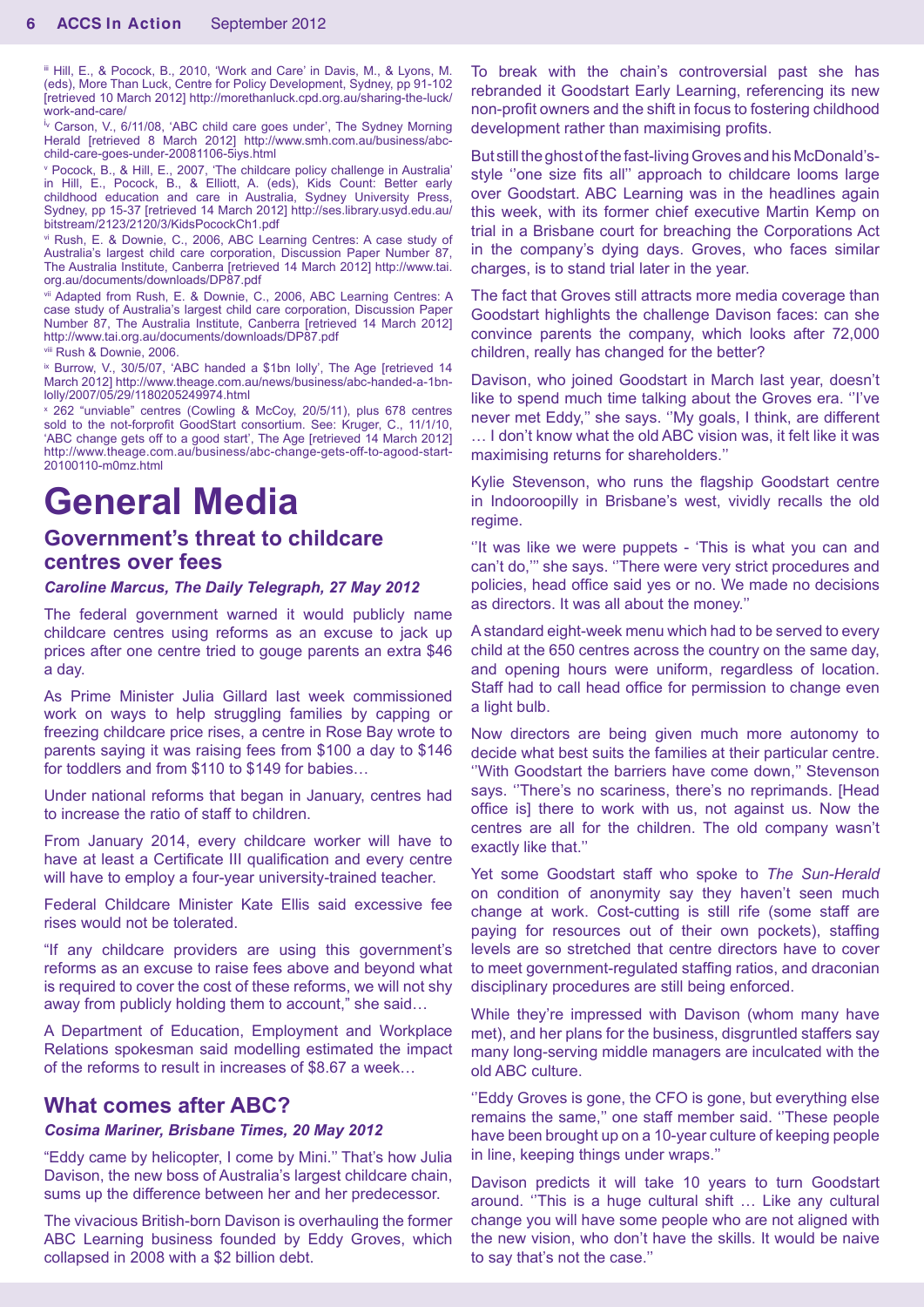# **ACCS in the Media**

# **Fees top PM roundtable on childcare**

#### *Patricia Karvelas and Natasha Robinson, The Australian, 8 June 2012*

Julia Gillard is considering a shake-up of the childcare system, with the government modelling radical new ideas including paying childcare centres directly in exchange for moderated fee rises, creating a single childcare payment and subsidising staff pay.

The Prime Minister hosted a summit of key figures and unions in the childcare sector in Sydney yesterday, around the same table at which the cabinet meets, to discuss rising fees, costs and possible changes to the system…

Australian Community Children's Services National convener Prue Warrilow wants the two childcare benefits combined. "We want to roll the Child Care Benefit and Child Care Rebate into the same payment to get more money for low-income earners, and create a means test at a higher level," she said…

### **Childcare operators call for means test on rebate**

#### *Stephanie Peatling, Sydney Morning Herald, 17 June 2012*

Childcare operators are pushing the federal government to consider a means test on the childcare rebate as part of its policy shake-up.

The rebate is the only family assistance payment that is not subject to an income test and pays parents up to \$7500 a year for each child to help cover the cost of care.

"If you're earning \$200,000 you can afford other childcare choices that someone on \$70,000 can't," the national convener of the Australian Community Children's Services, Prue Warrilow, said.

She said the government needed to follow the recommendation of the Henry tax review and combine the two childcare payments into one means-tested payment.

At present, all families receive the rebate regardless of their income while families on annual incomes of up to about \$130,000 also receive the means-tested childcare benefit. In the 2010-2011 financial years 65,000 high-income families received more than \$259 million in childcare subsidies…

Gwynn Bridge, from the Australian Childcare Alliance, said the childcare benefit, which is targeted at families on low and middle incomes, was "not adequate".

Ms Warrilow agreed the childcare benefit payment was no longer achieving its aim of helping low and middle income families.

"The benefit should be increased to meet 90 per cent of childcare costs for low-income families and 100 per cent for at-risk or vulnerable children and families so that these families can afford access to high-quality children's services." Ms Warrilow said…

# **Branch Reports**

#### **SA Branch**

#### *Verity Bierenboim*

Since our last report the ACCS SA branch has been fairly quiet. We have been involved in the SA Health & Community Services Skills Board workforce discussions on improvements that need to be made to the EC sector training packages, especially for the Cert III and the Diploma. ACCS SA believes that they should deliver high quality education and care in all areas. The SA Health & Community Services Skills Board has been asked by the Department for Education & Childhood Development (DECD) to organise a plan for the State to meet the National Quality Standards. As well as the improvements needed for the Cert III and the Diploma there are ongoing negotiations between the Board and one of our Universities to develop a new bridging course between the Diploma and the Bachelor of Early Childhood Degree.

The Hon Grace Portolesi, the Minister for Education and Child Development, released a discussion paper seeking the community's views on how we can better support children and young people in South Australia. The Minister said "the discussion paper, *Every Chance for Every Child*, is the first part of broader community consultation on this important issue". Comment is being sought from all sectors of the community about the issues raised in the paper. ACCS SA is currently in the process of reviewing the paper. The paper can be accessed www.everychild.sa.gov.au

Community Children's Centres SA has been successful in securing grant funding from the federal government department of Climate Change and Energy Efficiency to help Community Children's Centres in South Australia become more energy efficient. Participating Centres will pay \$200 dollars to access the \$3000 grant program.

### **QLD Branch**

#### *Frances Snedden*

We have been pleased to welcome a number of new members to our Qld ACCS branch over the last few months, particularly those from Limited Hours Care and Kindergartens. This provides us with a valuable opportunity to gain even broader perspective than has previously been possible with members now representing a more diverse range of service types within the children's services sector.

The increased Educational Experience discount (now 20%) has been particularly attractive to prospective and continuing members as they plan the purchase of new and replacement resources and equipment.

We held our AGM in late June with all Management Committee members standing down and re-elections resulting in the following elections to executive positions: Frances Snedden, President; Cathy Kennedy, Vice-President; and Kerrie Wilson, Treasurer. Together with the other committed members of our Management Committee. State representatives are elected from the committee at the first meeting following the AGM each year – currently scheduled for September.

We were fortunate at our AGM to have the opportunity to discuss the initial assessment process for the NQF with a representative from the Qld Office of Early Childhood Education & Care (OECEC), who provided an update on the progress and implementation of the NQF process in Queensland and the opportunity to ask questions. Feedback from member services indicates the initial assessments have been a positive process with educators being comfortable with the tools applied and the notice period. While initially anxious due to the 'unknown', services and educators have experienced a collaborative process with positive outcomes for both the service and OECEC perspective. Some concern was however expressed in regards to the inability of the new system to accommodate 'emergency care' provisions. This